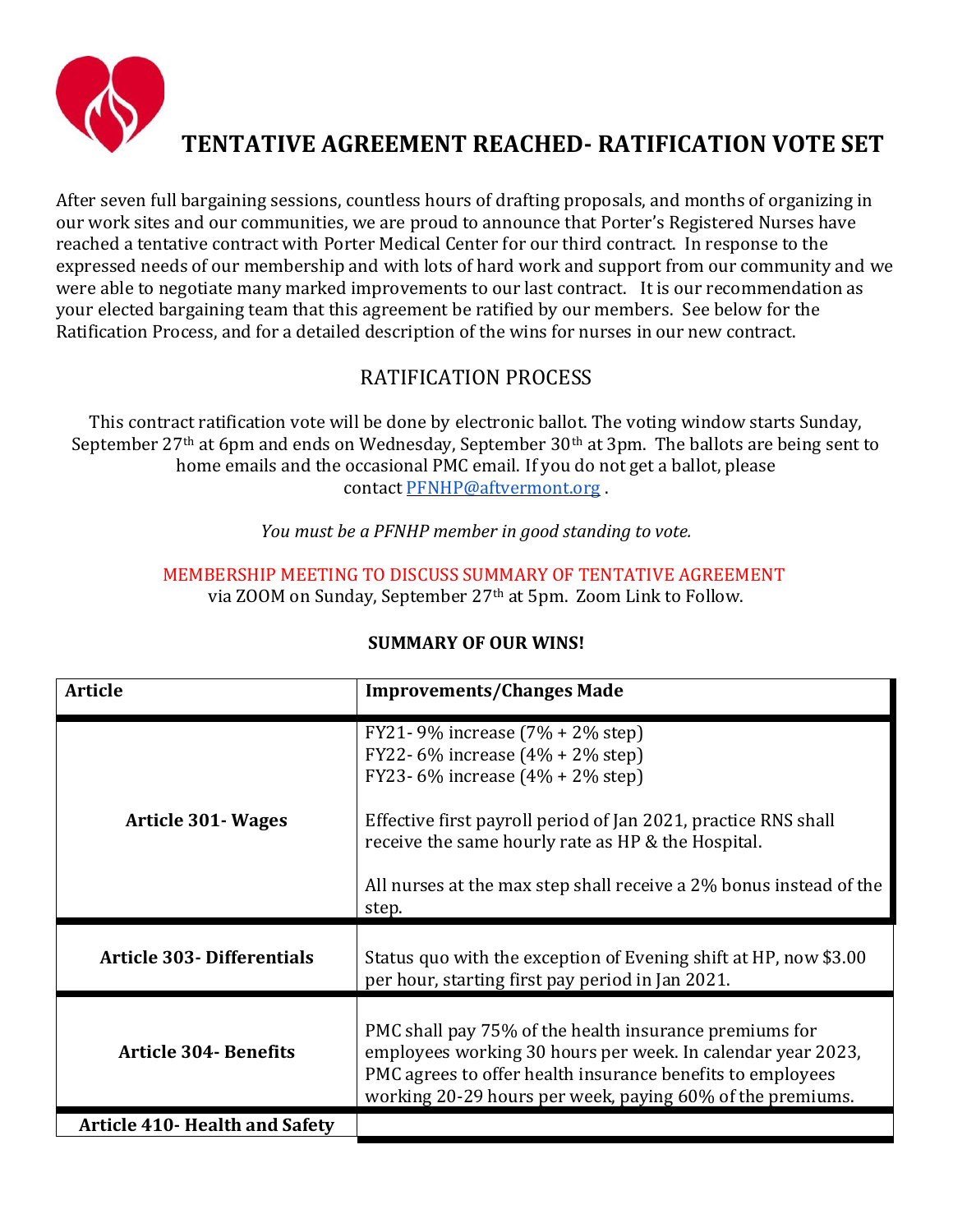|                                        | PMC agrees to protect the health and safety of nurses and to<br>provide a safe working environment.                                                                                                                                                                                                                                                                                                                                                                                                                                                                                                                                                                                                                                                                                                                       |
|----------------------------------------|---------------------------------------------------------------------------------------------------------------------------------------------------------------------------------------------------------------------------------------------------------------------------------------------------------------------------------------------------------------------------------------------------------------------------------------------------------------------------------------------------------------------------------------------------------------------------------------------------------------------------------------------------------------------------------------------------------------------------------------------------------------------------------------------------------------------------|
|                                        | PMC shall provide appropriate level of PPE needed, as<br>recommended by the CDC and/or VDH. PMC shall provide and<br>maintain scrubs for any nurse who makes the request.<br>PMC shall conduce annual N95 fit testing, per OSHA standards.                                                                                                                                                                                                                                                                                                                                                                                                                                                                                                                                                                                |
|                                        | PMC shall provide Hepatitis B and COVID-vaccines (when this<br>becomes a CDH recommendation) at no charge. All<br>immunizations shall be voluntary.                                                                                                                                                                                                                                                                                                                                                                                                                                                                                                                                                                                                                                                                       |
|                                        | In the event any bargaining unit employee believes that in their<br>professional opinion they have been given an assignment that is<br>unsafe or that in their opinion endangers patient care, they shall<br>immediately notify their supervisor or designee, who shall respond<br>as soon as possible to review the assignment. If the employee<br>disagrees with the review of the assignment, they will accept the<br>assignment and may do so under protest. In such cases, the<br>employee may fill out the form, an Assignment Despite Objection<br>(ADO). The form shall include the employee's name, shift, date,<br>unit and supervisor to whom they submitted the form. A copy of the<br>ADO shall be submitted to the Union and the CNO and be subject to<br>discussion at the Nurse Practice Council meeting. |
|                                        | Bargaining unit employees may raise safety complaints/concerns<br>without fear of reprisal for making the safety complaint/concerns,<br>consistent with the Healthcare Whistleblower's Protection Act, 21<br>V.S.A. Section 507.                                                                                                                                                                                                                                                                                                                                                                                                                                                                                                                                                                                          |
|                                        | Should a bargaining unit employee be at risk due to potential<br>exposure to an infectious agent and unable to perform the duties of<br>their job upon recommendation of their health care provider, they<br>shall have the right to request a special accommodation for an<br>alternative assignment. PMC shall make every effort to meet such a<br>request which may include a temporary transfer, telecommute<br>options, alternative positions or assignments, or time spent<br>completing mandatory education requirements. If no such<br>accommodations can be made, the employee may utilize their EIR<br>banks or be granted a leave of absence.                                                                                                                                                                  |
|                                        | PMC shall establish an organization-wide Health and Safety<br>Committee. The Union shall appoint three representatives on that<br>Committee. The Committee shall address all policies, procedures<br>and protocols affecting the health and safety of employees at PMC.                                                                                                                                                                                                                                                                                                                                                                                                                                                                                                                                                   |
| <b>Article 103- Management Rights</b>  | In an emergency situation, the union shall participate in Incident<br>Command meetings.                                                                                                                                                                                                                                                                                                                                                                                                                                                                                                                                                                                                                                                                                                                                   |
| <b>Article 418- Layoff or Furlough</b> | Definitions of layoff and furlough, including rights and benefits<br>for each type of reduction. Secured fourteen (14) calendar days'<br>notice of layoff or furlough, and seven (7) calendar days' notice<br>in the case of a disaster or unforeseen emergency.                                                                                                                                                                                                                                                                                                                                                                                                                                                                                                                                                          |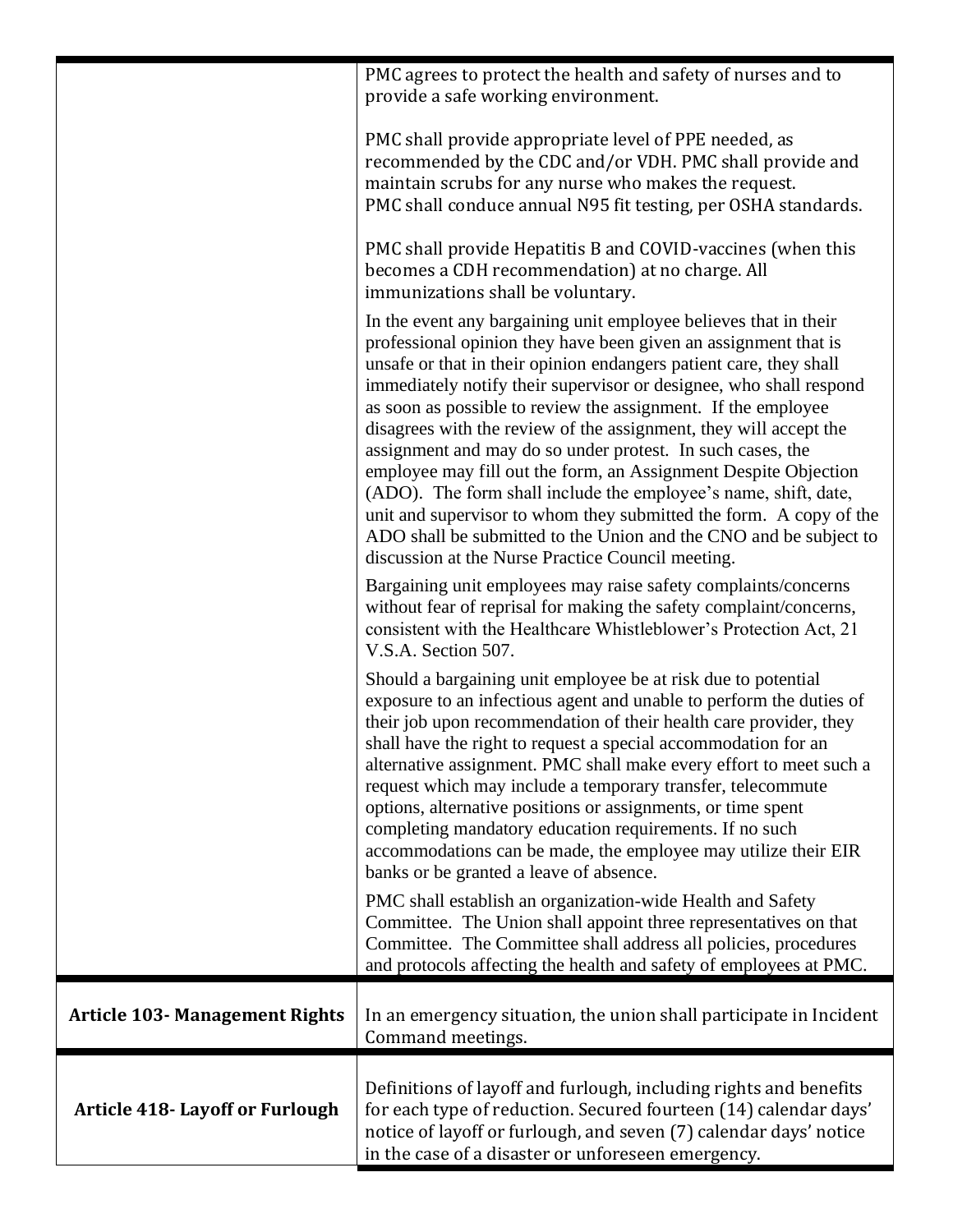|                                               | Defined the procedure of layoff and furlough, beginning with<br>Agency nurses, then volunteers, then initial probationary nurses,<br>and then in reverse order of PMC seniority. See here for full<br>article: http://vt.aft.org/sites/default/files/article_pdf_files/2020-<br>09/pfnhp-tentativeagreeements9-23-2020.pdf<br>Nurses recalled from a furlough shall have seven (7) calendar<br>days to report to work. Nurses laid off shall respond to recall<br>notice within seven (7) days of the date the notice is issued and<br>must return to work within 14 days of that notice. Both timelines<br>may be extended with mutual agreement.<br>Recall rights extend for 12 months. Nurses have first preference<br>for vacant positions. Nurses are recalled in order of PMC<br>seniority.<br>Notices shall be sent via certified mail and personal email, return<br>receipt requested. |
|-----------------------------------------------|------------------------------------------------------------------------------------------------------------------------------------------------------------------------------------------------------------------------------------------------------------------------------------------------------------------------------------------------------------------------------------------------------------------------------------------------------------------------------------------------------------------------------------------------------------------------------------------------------------------------------------------------------------------------------------------------------------------------------------------------------------------------------------------------------------------------------------------------------------------------------------------------|
| <b>Article 102- Union Security</b>            | Changes to the revocation window in order to maintain<br>membership. Revocation window shall be listed on the PFNHP<br>membership card.                                                                                                                                                                                                                                                                                                                                                                                                                                                                                                                                                                                                                                                                                                                                                        |
| <b>Article 105- Grievance</b><br>Procedure    | All final written warnings and terminations result in immediate<br>advancement to Step 3.<br>PMC will pay for one (1) Union Steward for time spent in Step 2<br>& 3 for a one-hour max.                                                                                                                                                                                                                                                                                                                                                                                                                                                                                                                                                                                                                                                                                                        |
| <b>Article 106- Nurse Practice</b><br>Council | The Council shall meet minimally on a quarterly basis. PMC and<br>PFNHP shall work collaboratively to appoint nursing<br>representatives to the UVMHN Nurse Practice Council, or its<br>equivalent.                                                                                                                                                                                                                                                                                                                                                                                                                                                                                                                                                                                                                                                                                            |
| <b>Article 108- New Technologies</b>          | Nurses will also receive training on updates or changes to<br>existing technology.<br>PMC and Union will assess training needs together. Any nurse<br>who reasonably requests additional training related to their<br>work shall not be denied.<br>Virtual trainings may be mutually agreed upon.<br>PMC must provide three (3) months' notice for any required in-<br>service, unless an unforeseen circumstance prevents such notice.                                                                                                                                                                                                                                                                                                                                                                                                                                                        |
| <b>Article 106- Holidays</b>                  |                                                                                                                                                                                                                                                                                                                                                                                                                                                                                                                                                                                                                                                                                                                                                                                                                                                                                                |

Π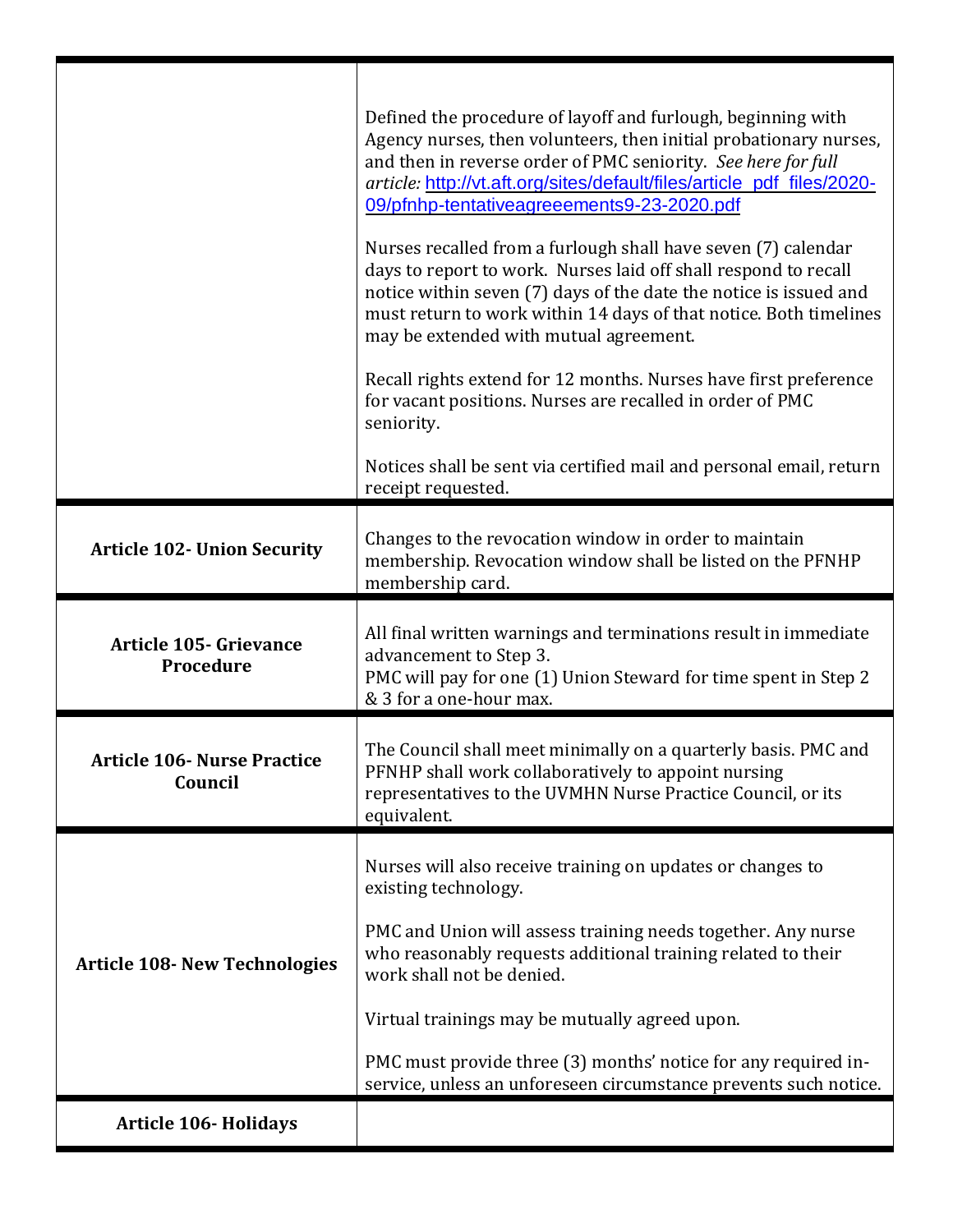|                                                    | The bargaining unit members may work collaboratively with the<br>Manager to determine a Holiday schedule that covers shifts and<br>accommodates the requests of the nurses.                                                                                                                                                                                                                                                                                                        |
|----------------------------------------------------|------------------------------------------------------------------------------------------------------------------------------------------------------------------------------------------------------------------------------------------------------------------------------------------------------------------------------------------------------------------------------------------------------------------------------------------------------------------------------------|
| <b>Article 201- Work Schedule</b>                  | We gained acknowledgement of 8-hour shifts where the hours of<br>operation will support them and 4-hour shifts added to the side<br>letter. Per diems shall submit their availability six (6)<br>weeks prior to the first day of the new schedule.                                                                                                                                                                                                                                 |
| <b>Article 203-Mandatory</b><br><b>Overtime</b>    | Before requiring MO, PMC shall seek volunteers.<br>MO shall not be used as a regular practice for scheduling.<br>A situation where MO is used, an emergency must be<br>defined within the parameters of internal or external emergency<br>plans.<br>No nurse can work more than 16 consecutive hours in a 24-hour<br>period. If this is the case, the nurse must be permitted 8<br>consecutive hours off-duty immediately following OT shift.                                      |
| <b>Article 204- Vacation Scheduling</b>            | PMC shall notify nurses three (3) months prior to any days which<br>vacation cannot be used. All previously approved requests shall<br>be upheld, unless nurse agrees otherwise. Unit Seniority shall be<br>the determinate rather than the previous use of Bargaining Unit<br>Seniority.                                                                                                                                                                                          |
| <b>Article 208- Staffing</b><br><b>Adjustments</b> | Voluntary reduction shall be done on a rotating basis beginning<br>with the highest Unit seniority. If a per diem is called off prior to<br>or during a shift, the full hours of the shift shall count towards<br>minimum requirements.<br>When a nurse's hours are reduced through a staffing adjustment,<br>this shall be done on a rotating basis. The list shall be maintained<br>by management or their designees. The rotation list does not<br>restart with each new month. |
| <b>Article 307- Leave of Absence</b>               | Bereavement Leave: this leave will not exceed<br>three scheduled shifts, and may be used at a later time other<br>than in the days immediately following the death of the<br>immediate family member.                                                                                                                                                                                                                                                                              |
| <b>Article 401- Non-Discrimination</b>             | Agreement to not discriminate or implement a policy that<br>creates an inequity. Commitment from OMC to respond<br>immediately to concerns reported by someone who experienced<br>any form of harassment or discrimination.                                                                                                                                                                                                                                                        |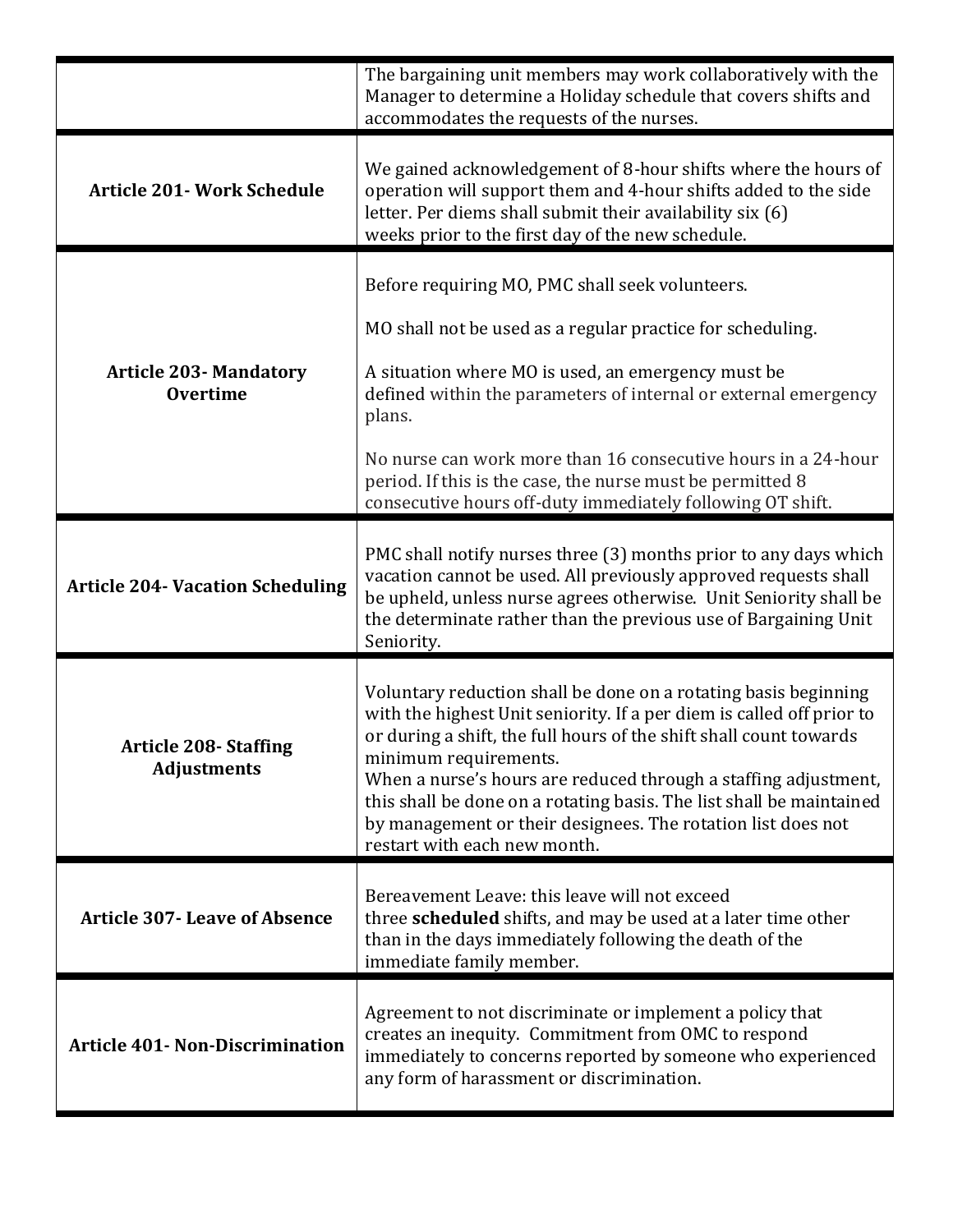|                                                | PMC shall implement a policy that outlines a clear behavioral<br>warning process for patients and families who mistreat a<br>bargaining unit member based on their identity.                                                                                                                                                                                                                                                                                                                                                                 |
|------------------------------------------------|----------------------------------------------------------------------------------------------------------------------------------------------------------------------------------------------------------------------------------------------------------------------------------------------------------------------------------------------------------------------------------------------------------------------------------------------------------------------------------------------------------------------------------------------|
|                                                | PFNHP and PMC shall work collaboratively in the Labor<br>Management Committee to develop policy and trainings for a<br>more just work environment.                                                                                                                                                                                                                                                                                                                                                                                           |
| <b>Article 402- Seniority</b>                  | New Types of Seniority-<br><b>Unit Seniority</b><br><b>PMC Seniority</b><br>PMC will update seniority lists on a quarterly basis and in the<br>case of a layoff or furlough.                                                                                                                                                                                                                                                                                                                                                                 |
| <b>Article 403- Employment Status</b>          | A per diem nurse is required to work one (1) or two (2) holidays<br>per calendar year, depending on their selected option. However,<br>a per diem nurse may volunteer for additional Holiday shifts, but<br>they may not be assigned to do so involuntarily in place of a FTE<br>rotation.                                                                                                                                                                                                                                                   |
| Article 407-<br>Orientation/Training/Education | Structured orientation and preceptor program will be provided<br>for newly hired, cross training and transferring nurse. A unit-<br>specific checklist to guide orientation will be created<br>collaboratively in-unit.                                                                                                                                                                                                                                                                                                                      |
|                                                | Orientation may be shortened or extended with mutual<br>agreement. The primary preceptor shall be consulted prior to<br>determining the completion of orientation. There shall be bi-<br>weekly meetings between primary preceptor, orientee, and<br>manager,                                                                                                                                                                                                                                                                                |
|                                                | Bargaining unit employees will not be responsible for providing<br>Medical Assistants or any unlicensed assistive personnel with<br>basic skills and proficiency training. Such trainings and<br>proficiencies shall be signed off on by a Nurse<br>Educator. Bargaining unit employees will provide unit-specific<br>orientation and/or unit-specific practice functions training to<br>Medical Assistants as reasonably requested. If necessary, for<br>patient care, bargaining unit employees will also provide<br>assistance as needed. |
|                                                | PMC will maintain a continuing ed program for BSN and MSN<br>degrees.                                                                                                                                                                                                                                                                                                                                                                                                                                                                        |
| <b>Article 412- Corrective Action</b>          | A nurse now has the right to a union steward for a verbal<br>warning. PMC will make a reasonable effort to reschedule a<br>discussion, for any time of discipline, in order to allow for a<br>steward to be present. If that is not possible, the discipline may                                                                                                                                                                                                                                                                             |